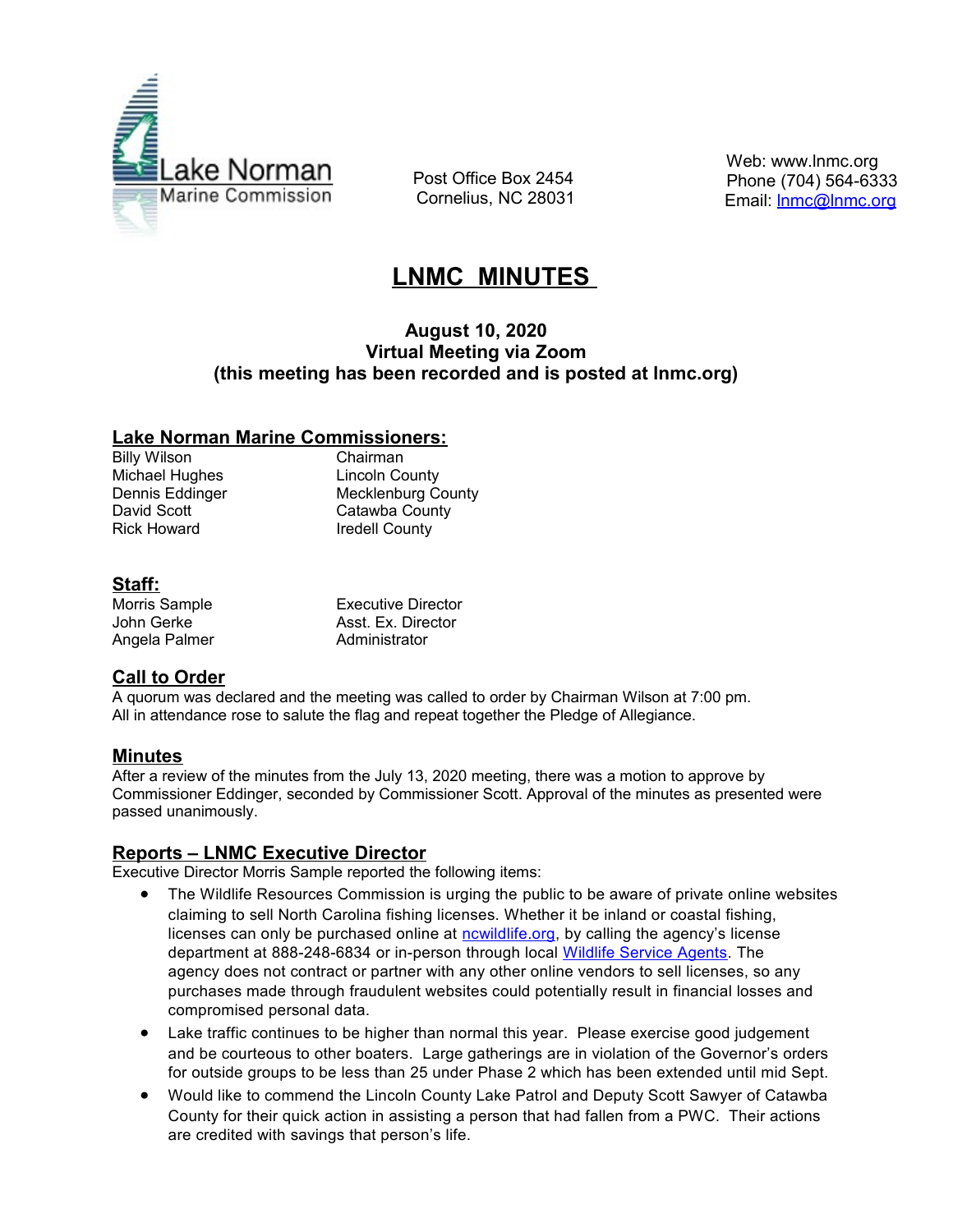#### LNMC Minutes continued 2 **REPORTS - ENFORCEMENT**

#### **Cornelius Police Department**

Officers responded to and initiated 86 calls for service, completed 411 zone checks and conducted 44 Problem Solving Activities during the month of July. These calls for service are on the lake only. The most calls for service were received on Saturday. Calls for service were reported between the hours of 12:00pm6:00pm most often. The average response time for calls for service was 6.4 minutes while the average enroute time was 1.9 minutes. CPD Highlights…

- Attempt to Locate a yellow PWC sinking with one person in the water at CM R3. Officers arrived and had the operator board the police boat. The PWC was towed closer to shore to get it out of the main channel.
- Vessel Stop for minor wake violation. Operators husband was showing Deported Felon hit through NCIC. Contact was made with ICE and the hit was confirmed. The Duty Officer advised that warrant was administrative in nature and that they would not respond to take subject into custody.
- COVID violation- Officers responded to the Peninsula Club in reference to a group of about 15 teenagers on the docks and swimming in the water around the docks. There were only a few members amongst the group and the rest were their guests. A manager of the club advised they were currently not allowing guests to swim due to COVID-19 restrictions.
- Report of Gunshots Officers spoke to a subject in a boat anchored in the area and they advised someone set off some fireworks on shore around Stough Farm Rd.
- Missing Person-caller stated that two juveniles on a PWC were overdue in returning. Officers circulated the area and located the PWC and juveniles. Juveniles were OK and returned to the residence.
- Attempt to Locate Officers arrived and found a small catamaran had overturned in the water at marker R3. Three individuals had been taken out of water by another boater. Towboat took control of vessel and transported the individuals to Blythe Landing.
- Officers assisted other Law Enforcement Agencies escorting the Trump Boat Parade.
- Assist Citizen Upon arrival officers located the vessel carrying three passengers. The male operator stated the vessel had no power and was taking on water. SeaTow was requested and Fire boat 4 arrived on scene shortly after. SeaTow and Fire boat 4 utilized several water pumps and was able to get almost all the water from the vessel.
- Assist Citizen Call of a boat taking on water around R3. When Officers arrived, Cornelius Fireboat 4 was on scene and attempting to pump water from the vessel. All passengers were placed on the police boat. Soon after the occupants boarded our boat, their vessel overturned and went under water. TowBoat arrived on scene and towed the overturned vessel to Ramsey.
- Possible Breaking and Entering of a Vessel Peninsula Yacht Club: Caller stated he noticed that the cover on his boat was improperly put on near the starboard side. He stated that upon entering the vessel he saw the poles that hold the cover up had been improperly placed as well as the seats on the bow moved from their usual spot. Caller stated that nothing appeared missing and he wasn't sure if someone intentionally boarded his vessel or mistakenly got on the wrong boat as he had just bought the boat and put it in the slip the other day.
- Attempt to Locate A bow fisherman stated he was in the cove near John Connor docks on the south side of the islands when someone started shooting at them with a BB Gun, striking the sides of the boat. Officers circulated the area on land and water but did not locate anything.
- Noise Violation Caller stated a wake boat was in the area playing loud music. Located the vessel with 22 people aboard. Citation issued to owner for over capacity of his vessel.
- Vessel overheated and was drifting in the water intake exclusionary zone. Vessel also had small children aboard. Considering those factors as well as darkness approaching, the vessel was towed 150 yards to Blythe docks.
- July 8th 9th and 10th Cornelius Lake Patrol, along with other local first responders participated a "Salute 2 Service" event hosted by Robby Maschhaupt with his green Centurion Monster wake surfing boat. Police Officers, Fireman and Nurses were taken out and given free wake surfing lessons.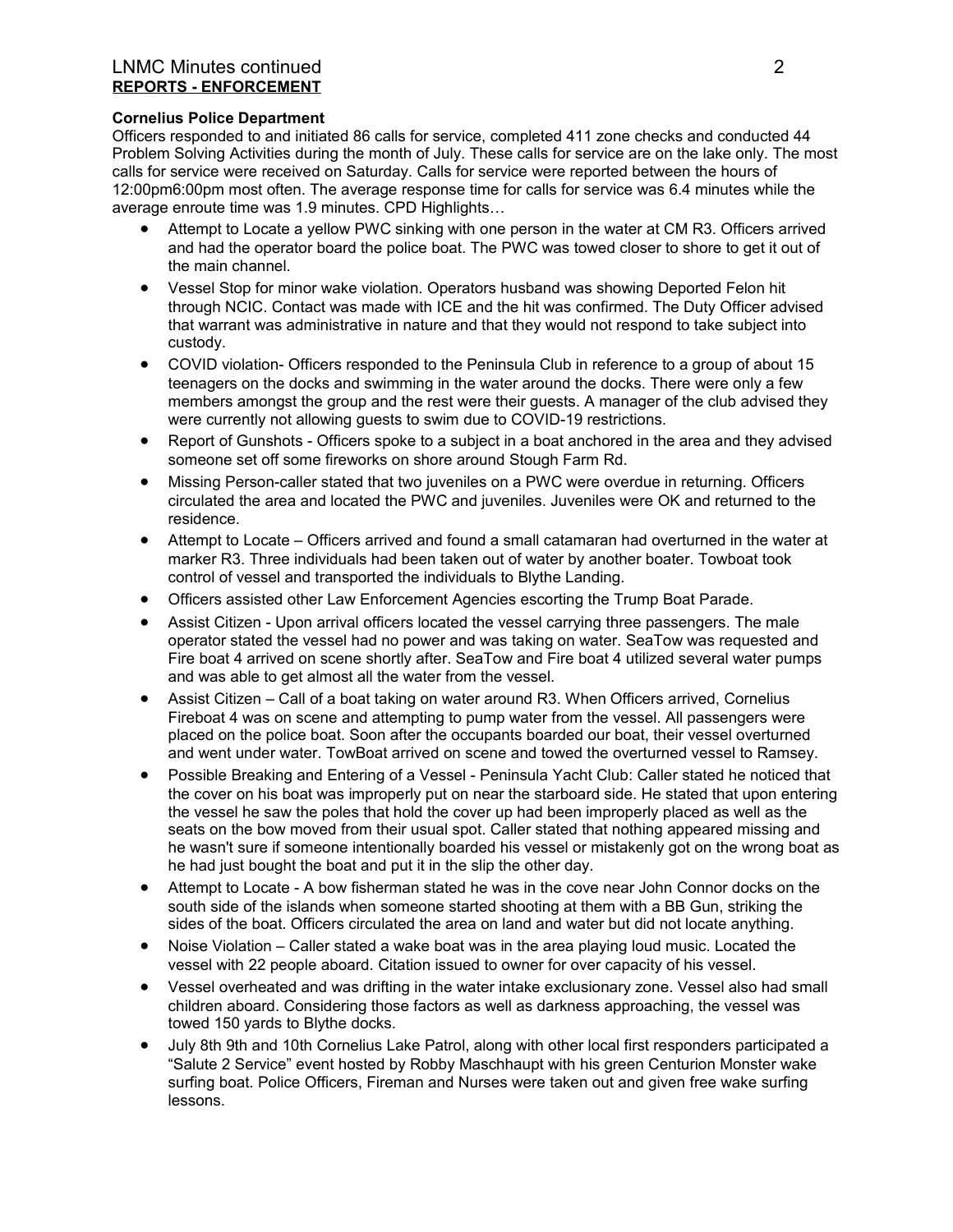**Catawba County** Catawba County Lake Patrol – No report

#### **Lincoln County**

Lincoln County Lake Patrol – No Report

#### **N.C. Wildlife Resources Commission**

Ron Robertson reported Iredell County missing resident on Friday, August 7<sup>th</sup>. As of now they are still trying to determine if he is on water or on land. Investigation continues. No shortage of boating accidents. Saturday, July 25<sup>th</sup> in Iredell County PWC crossed wake and struck another wake and was ejected from his vessel. Another boater assisted. Treated and released. Tuesday, July 28<sup>th</sup> Iredell County pontoon rental a tuber fell off the tube. Operator backed up and a female was struck by the prop. Resulted in 3 severe lacerations. Treated at CMC in Charlotte. Saturday, August 1<sup>st</sup> Iredell County teenage boy on stationary PWC was able to jump from the PWC before it was struck by another vessel. Hit and Run still under investigation. Catawba County had a pontoon boat rental and female onboard was letting rope out while underway and broke the tip of her thumb. A large male fell from PWC and could not reboard and his lifevest began taking on water. Lincoln and Catawba County assisted. Saturday, August 8<sup>th</sup> in Iredell BAT detail (mobile intoxilizer bus) at Hager's Creek. Citied 8 boat warnings, 8 boating citations, 2 BWI arrests, 1 DWI at Beatties Ford access area. Small aluminum boat in Stumpy Creek fishing was struck by PWC operating after dark. No one hurt. 26 boating accidents this year.

### **Reports – Lake Issues**

#### **Duke Energy**

Joe Kluttz reported received considerable number of inquiries regarding the Wake Surf Committee and the proposed ordinance. These have been forwarded to the LNMC staff and NC Wildlife.

#### **Coast Guard Auxiliary Division 26**

Steve Riggins reported:

- On water activities are typically conducted on Lake Norman from April 1 October 30.
- No change in the status of CG Auxiliary activities due to COVID-19. On-water operations are suspended unless called out by the USCG directly. Other activities such as Vessel Safety Checks and Public Education classes are allowed by permission of the Director of Auxiliary; most units have opted not to participate at this time.
- No timeline is known for return to "normal" operations.

#### **Lake Norman – America's Boating Club**

Lou Schwartz reported there are no activities due to the current COVID-19 situation. The September district meeting has been cancelled. In the process of the voting of new officers for 2021. Proposed that all current officers stay in position for 2021. All ATON surveys have been completed.

#### **Mecklenburg County Parks and Rec.**

No Report

#### **Island Habitat Program & NC Wildlife Federation**

Chairman Billy Wilson reported excited about a new project. There is a new fishing pier at Hagers Creek. One of the few public piers on Lake Norman and it's in deep water. Applying for a Duke Energy Enhancement grant to enhance the fishing habitat. There will be a series of rock reefs placed in the water around the fishing pier 75' out. Would like to protect the area so that boaters do not hit the rock reefs. Proposing 5 buoys in the area. Also, posting appropriate signage. There has been communication with Duke and what is involved in this process and they are currently working with Wildlife to get approved.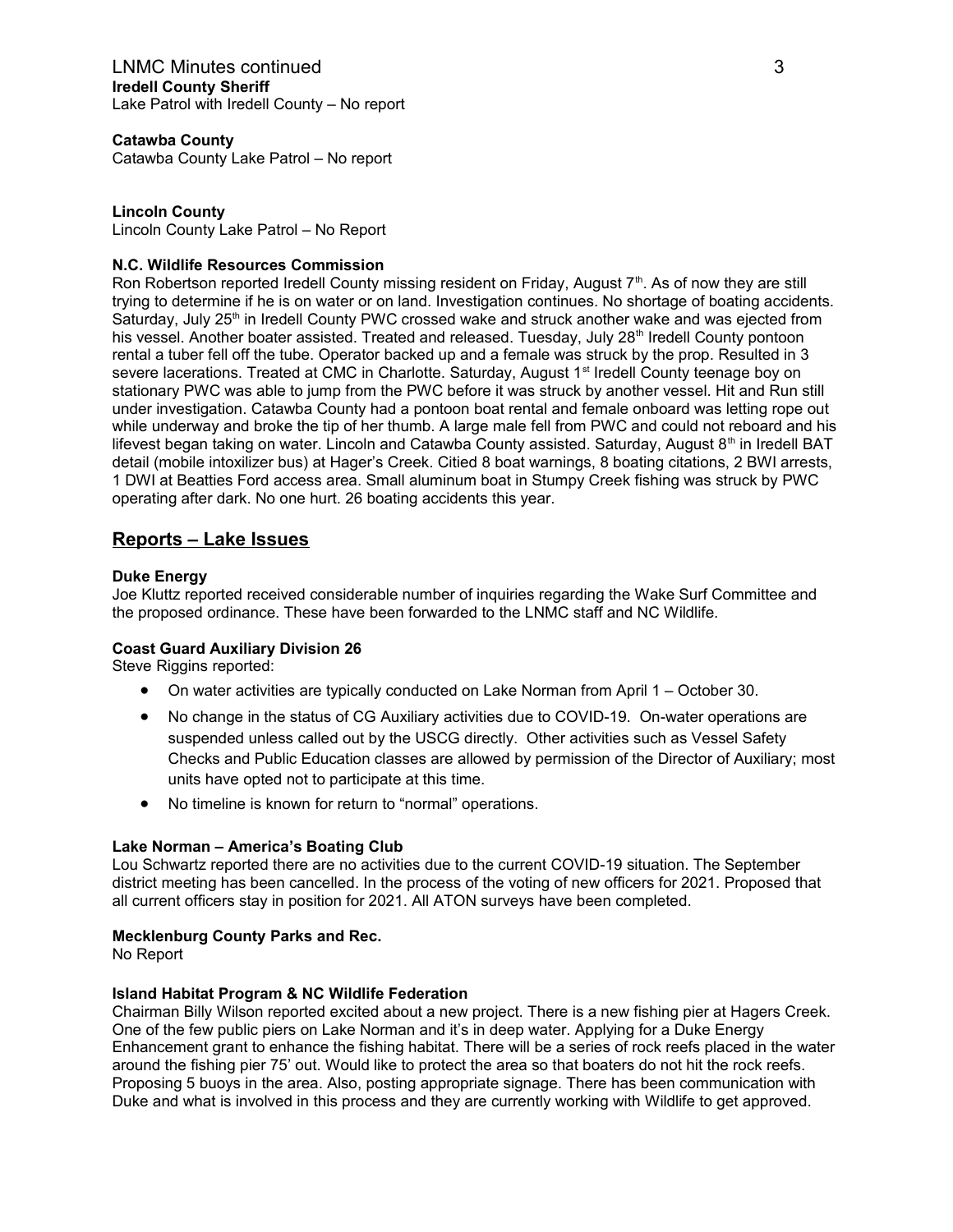### LNMC Minutes continued 4

Requested a motion to approve the project as a whole. Commissioner Scott made a motion to approve, Commissioner Howard seconded. The motion passed unanimously.

#### **Catawba Riverkeepers**

Michael Lindsey reported healthy swimming conditions in all 13 zones. More regular water testing due to donated boat. Reminder that River Sweep on Saturday, October 3rd. Catawba River Keeper website has more information if you'd like to participate.

### **Water Quality/Erosion/Buffers/Illegal Discharge**

#### **Mecklenburg County Water Quality**

Dave Ferguson - No Report

#### **Comments from the Public:**

- o John Shields in favor of the buoy due to boaters coming in too close to docks
- $\circ$  Rose & Terry Dorton in favor of the buoy to slow boat traffic in the area
- $\circ$  Bob & Sandy Fotsch own a few properties in the cove and are in favor of the buoy from a safety point
- o Barney & Joanne Roarer live across from Onsrud and agree to buoys for safety reasons and to allow for kayaking and paddleboarding
- $\circ$  Lamar Parker agree with the buoy and the previous comments and safety of the cove
- o Wayne Burge in favor of the buoy to slow boat traffic coming in too fast and close for Isafety reasons
- o Lanette & Matt Santomenna sell wakeboard boats and concern is everyone boat safely. Educate customers to wake responsibly. Appreciate the LNMC. Belong to the WSIA to promote safety.
- o Jon Easter in favor of Marina Village proposed buoy
- $\circ$  Rob Monson advocate for safety and in favor of the Marina Villa buoy. Since the 2 illegal buoys have been removed unsafe boating has increased. More and more uneducated boaters.
- o Andy Elliott support buoy at Marina Village due to safety and erosion control. Very narrow cove and boaters are coming in too fast.
- $\circ$  Robby Maschhaupt concerned about restricting use of the lake. Teaches about Wake Responsibly. Post additional education sessions versus more buoys.
- o Dan Rhoads area resident for 8 years and wake surfers and boat responsibly. Education is the most important thing. People are just unaware.
- $\circ$  Brian Bridgeford homeowner and wake surfer. Believes education is the first and foremost important answer. Also, need to license boaters to enforce the rules of boating rather than restricting use of the lake due to lack of knowledge
- o Mike O'Dowd Marna Village resident. In favor of No Wake Buoy. Uses access lot to launch vessel and it is easier and safer when the area is calm
- $\circ$  David Paquette Thank you for the work of the LNMC. 2 sanctioned buoys in his cove. Has taken the official boating coarse. Support those wanting a buoy but concerned they do no good. Boaters completely ignore them. Request the lake enforcement sit outside the no wake coves randomly to assist in what is happening.
- $\circ$  Jon Wilson Safety and Education first and foremost. Emphasize the transparency that go along with rules and ordinances and that all parties are involved and have a voice.
- $\circ$  Bill Young Appreciate the LNMC. Issues with the No Wake Buoy process wake damage should not be the reason for the buoy per NC Wildlife. (too much to type – I have requested his presentation)
- $\circ$  Michelle Kash I said that I have been a lake front resident for 17 years and my family uses the lake on a daily basis thru barefoot skiing. Wakeboarding, slalom skiing, tubing and cruising on our pontoon. I am opposed to new no wake buoys, I consider it spot zoning on the lake. This is a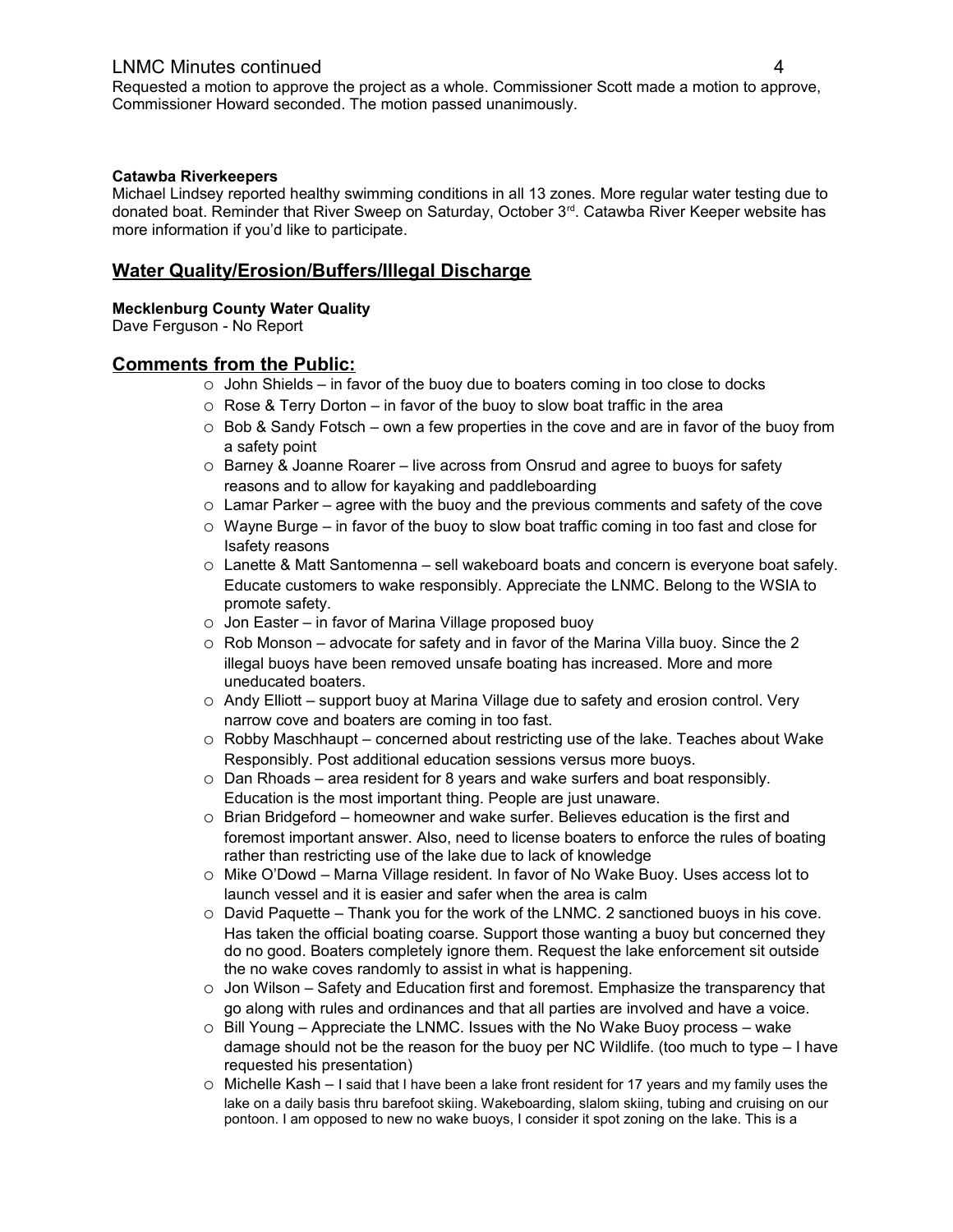slippery slope to allow buoys in certain areas. It seems that many coves want to privatize their areas which could leave very few areas to actively use. This is an unsafe precedent that the LNMC is considering. More education is needed especially with all the rentals on the lake. More education, less regulation, less privatizing coves.

- o Emily Kusz The Lake Norman Marine Commission has struggled to ensure maintenance of no-wake buoys on the lake. When a buoy, with a life expectancy of 5-10 years, has not been maintained, it becomes a hazard to navigation, a risk to public safety and a risk to the Marine Commission itself. In 2015, the Power Squadron identified more than 54 buoys in poor or fair condition on the lake. Nothing was done about them. The list was provided to the Commission again in 2019. Why does it take so long for any action, and why is burden placed on citizens to bring these concerns up? Now, the Marine Commission has asked the Power Squadron to re-assess the lake but the question is what will be done? For more than 2 years, citizens raised concerns about the buoys at Tweed Place, indicating that after installation, the home owner relocated the buoys. No one called the citizens back. No one returned emails. If you can't manage and maintain the buoys that currently exist in the lake, then why would you continue the process and allow more buoys? We all know that the lake is peppered with illegal buoys – and yet, there is limited or no efforts by the Marine Commission to remove them. What is the process to get this done in a timely manner? According to a local attorney, if an injury occurs on the lake with an illegal buoy, and it's found that the Marine Commission was fully aware of the buoy and its status and did nothing, then the Marine Commission can be held liable for not maintaining the safety of the lake. If the Marine Commission grants permission for the installation of the buoy but does nothing to ensure that the buoy is maintained in good working condition, then again, the Marine Commission can be held liable. Every year, the Lake Wylie Marine Commission requires an annual review of all no wake zones and buoys, gathering input from the public as well as requiring an independent law enforcement review to ensure proper placement, working order, and no changes to the intended use of the lake such as creating a worsening traffic point. It's not 2 people on a jon boat, on the first nice Saturday of the year- during a pandemic – but instead, an independent, objective, professional group that assesses over several weeks, collecting information from multiple sources, citizens, etc. to provide objective information. It's also done in collaboration with the State Wildlife. I'm asking the LNMC – please STOP the process for allowing no-wake buoy requests until you can manage what exists today
- o Becky Fox I'm here to voice concerns about the processes of the Marine Commission. I'm a nurse by background work at a health system, who has been focusing on COVID. I missed the April meeting, and the May, and the June – we've been just a bit busy at work with all things COVID. But trust me, I understand the importance of safety. I'm have been coming to meetings for years. I've got to be honest with you. I'm concerned history will repeat itself again with decisions made for the good of a few, or for the personal wellbeing or financial gain of individuals – rather than for the greater consideration of many. In near recent past, I've seen buoys granted in front of Commissioners docks, and in their coves. I've seen applications approved that don't meet the defined criteria. I've witnessed applicants change their applications - mid process - based upon guidance of Commission staff to be more favorable for a buoy. I've seen buoys approved based upon law enforcement – without any citations issued. How could there be safety risks, if there are NO citations, ever issued? In other words, just call the cops a number of times, and you'll get a buoy. I've seen citizens raise concerns, voice them at meetings, and have the commission not take action, not return emails or calls. So tonight, we ask you to are asking for change. For transparency, public input, and partnership. We want to see decisions based on substantial, objective facts and criteria that clearly demonstrates safety issues, with transparency and we want to follow the examples of others – as mentioned about the NC Wildlife Resources and the Lake Wylie Marine Commission. Today, the only way for anyone to know about the proposed buoys is to have listened to the last meeting. There are no details to ensure criteria was met, that the application is complete, and for anyone to prepare feedback. I'm still not clear where Marina Villas is located. So as Joe mentioned – this is a time to pause. Based upon the accidents we heard about earlier, this is NOT the time to cancel classes, but instead to use Zoom meetings and do virtual training of our adults, of our young adults and begin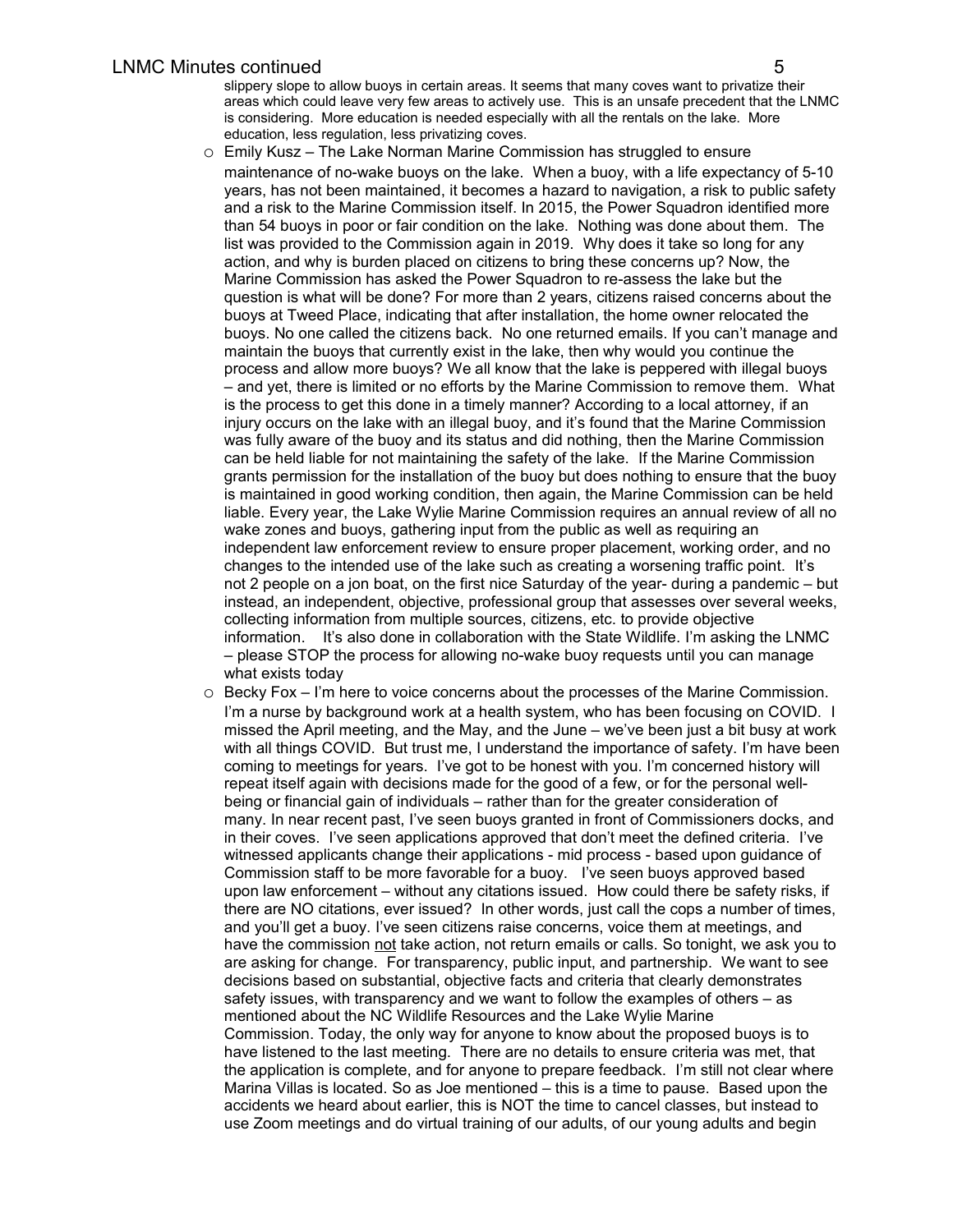the process of them becoming good stewards of the lake. Education is simply the key and expanding the use of the lake – not limiting it. I'm asking the LNMC to halt any approval of any no-wake buoys until the processes of the Marine Commission can be significantly revised, to ensure objective review, tandardized processes, with input from the public and partnership with the NC Wildlife Resources Commission.

- $\circ$  David Dahle It appears that getting a no-wake buoy has potentially become an elitist action. Get a place on the lake and decide that you don't want people in "your cove" on "your part of the lake" in front of "your dock." It's can seem elitist. The Federal Energy Resource Commission grants permission for Duke Energy to use the Catawba River waters with the full intention for the waters to be used by the public – not for a few who are privileged to live here or on the lake. It's no different than someone buying a home that backs up to a state park and then deciding you don't want the horse riding trails in your back yard because the sometimes manure stinks. It's something we have to deal with unfortunately. I'm frustrated, there's no responsibility back to the landowner – to ensure their dock is built to current standards, or even appropriate for the size of their boats. You are taking old piers and trying to protect them. You're tying up big boats, and then surprised when your cleat has damage. The loophole is it's far less expensive to come to the marine commission and get a buoy, than it is to repair, update and replace older docks built to a lesser standard 10 or 20 years ago. The Commission has recognized for years that Mother Nature causes the most damage to any dock, especially floating docks, yet the first consideration on the application is for documented dock damage. an example – is many of the resident's piers is a pilon from floating docks and pilons of stationary dock, where waves that are commonly seen at during storms and winds pound on older floating dock design, it isn't purely watercraft. My concern is The Commission may be fostering this elitist behavior and a way for people to subvert the system and not be responsible for their docks. Duke Energy requires certified engineered drawings because standards have changed. The commission should follow suit - to ensure safety of docks, appropriate boat size for the docks, and any considerations of whether or not the docks are stationary, located at the back of a cove, or on a front facing point which is expected to have wave activity from weather or any other considerations of living on a public waterway. The Lake Norman Marine Commission, by granting buoys, is seeking to protect the few and not acting in the best interests of the general public and the have nots. **My ask is**: the community and commissioners not hide behind the buoy applications as the band aid Say no to the buoy application Stop sub-committees looking to regulate via buoys Instead, focus energies on educating the public equally in partnership of safely enjoying LKN.
- o Stephen Pierce grew up at Lake Norman and avid boater and professional wakeboarder. Lake Norman is in the top 10 in growth and COVID-19 has increased outdoor activities.
- o Lee Gatts represent National Marine Manufacturers Association. Based in Winston-Salem. Echo the comments regarding education. Joined with WSIA and Wake Responsibly. This is the most effective means going forward.
- o David Leach Good evening, I'm a lake front homeowner, avid user of the lake and an active member of the Lake Norman WaterSki Club which maintains 3 slalom courses on LKN and one on Lake Davidson. Lake Norman is made up of hundreds of coves and when you put buoys in a cove, you squeeze the usable space of the cove, and force boaters into smaller, restricted space like Robby mentioned earlier. Let me give you a recent, real world example. The Lake Norman Waterski club hosts a ski club practice every Tuesday night in the cove in front of Eddie's on the Lake. This practice is skiing the approved slalom course in that cove. For those who don't understand skiing the course, there is a series of balls which guide the boat down the center path of the course and the skier attempts to navigate around six alternating balls, at speeds between 28-36 mph. This year 3 new no-wake buoys appeared in that cove, which were not approved by the LNMC before installation. I'm sure you have seen them, as they are visible when you drive by on Williamson Road. Since they have been installed, we've seen a considerable increase in boat and jetski traffic interfering and creating a significant safety risk to the skiers, because the jet skiers now have to go even further out from the buoys. In 2 weeks, we had near misses with a tube that was drug into the course while a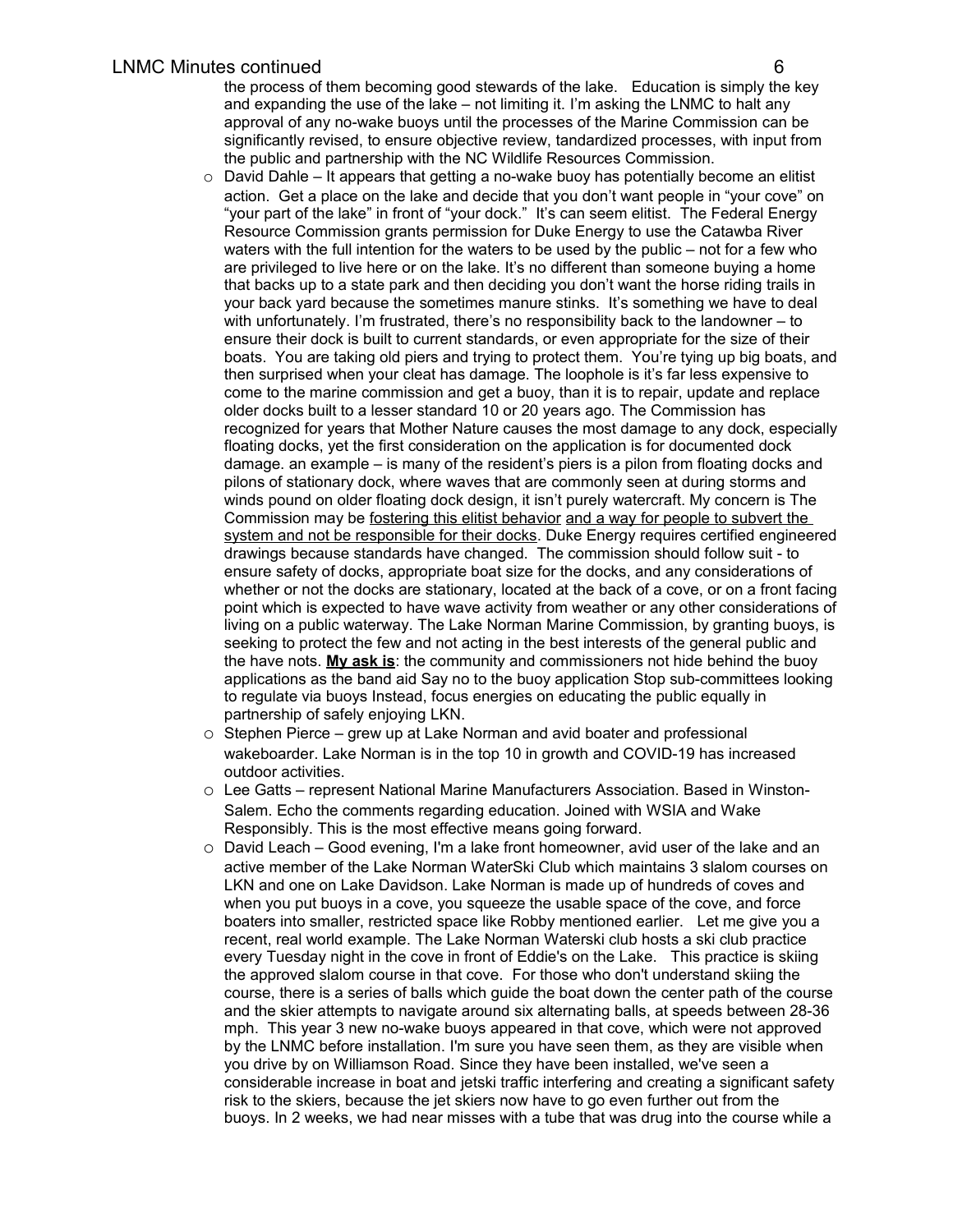skier was skiing the course. Another was a jetski, barreling straight into the course while a skier was entering the course. Both incidents caused skier and tuber/jet skier to be within 50ft of each other. Prior to the installation of these buoys (the last 3 summers I've been involved) we had no such incidents, nor did Eddie's have any reported or contact Lake Patrol to document any incidents that would illustrate a safety risk. They simply did it to push boaters out further. What it did though, is increase the risk of an incident. Reducing the available recreational areas on Lake Norman will cause more incidents like this and will result in significant injury or deaths. What I'm asking is for the Marine Commission to take action against these illegal buoys and not approve any additional no-wake buoys until all illegal buoys are remedied on the lake. If safety is your concern, swift action is what is needed.

- $\circ$  Lance Fox chat about the greater good and keeping the lake open. Buoys, illegal and legal, create consolidation of vessels. Presently 40% of lake is considered no wake. Must keep the lake open for all citizens and the safety of everyone
- o Amanda Levandowski own local Mastercraft dealership. Established sub-committee without involving boat dealerships. Do educational seminars for customers. Changing the use of the lake and targeting wake surfers have a negative economic impact. A formal impact study should be done before any decisions are made. Recommend educate and not regulate. Need a more formalized process.

# **Committee Reports:**

### **ATON Committee**

Morris Sample reported the Following repairs are in progress, should be completed in next few weeks:

- Main Channel Marker 6 to be replaced, second time this year that marker has been damaged.
- Marker M6 Light out
- No Wake Bridge buoy to be added at I-77 bridge east of Williamson Rd. Bridge
- No Wake Bridge buoy to be replaced at railroad bridge leading to Lake Norman Marina
- Marker 3, 7 & M1 lights not visible due to Osprey nest, will be repaired in the fall after Ospreys leave.
- 17 markers are faded and need replacement as budget allows.

# **Environmental Committee**

Morris Sample reported no confirmed reports of hydrilla this season. All reports have been Chara. If you suspect hydrilla please contact us at lnmc@lnmc.org

# **Boater Education/Communication**

Dave Scott report large number of people coming to the website but down from last month. Thank you to everyone who commented tonight. If you have concrete ideas/contacts please send to [dscott@lnmc.org.](mailto:dscott@lnmc.org) An education survey was sent out to dealerships with very little response. The LNMC welcomes all ideas.

# **Charter Boat Committee**

Commissioner Eddinger reported charter boats are up and running. There is a new charter boat on the lake "Carolina Tiki" 41' pontoon boat. Offering rides and you bring your own food. Commissioner Eddinger made a motion to accept package and issue permit to the Carolina Tiki (owner Jason Craft) as a safe inspected charter boat. Commissioner Hughes seconded. The motion passed unanimously.

# **No Wake Buoys**

Commissioner Michael Hughes – No report

# **Rafting Committee**

Chairman Rick Howard – No Report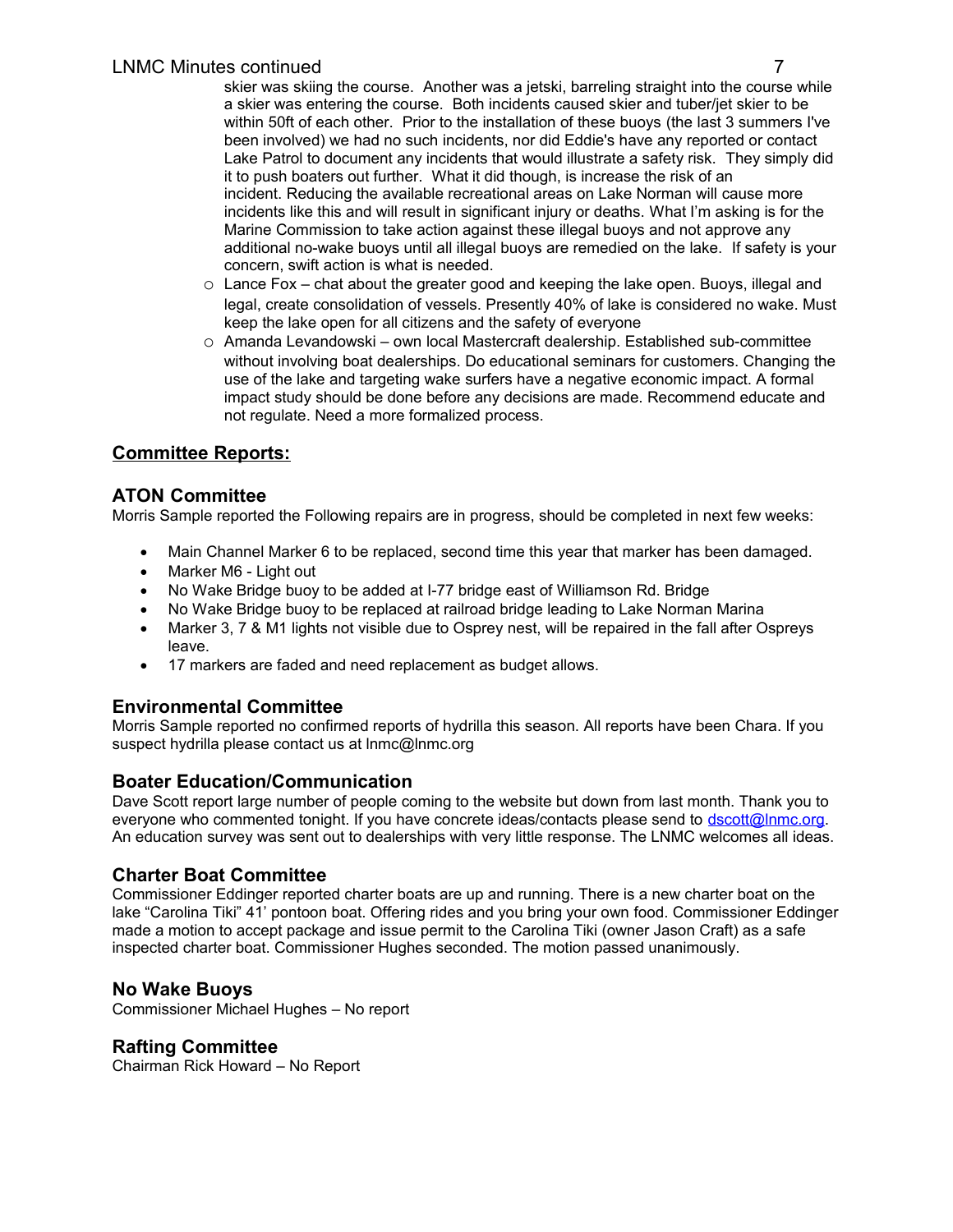### **No-Wake Buoy Requests**

- Onsrud No Wake Buoy Approval Commissioner Eddinger made a motion to table the Onsrud buoy. Commissioner Howard seconded. Commissioner Scott brought up discussion about whether commissioners could vote no on a no wake buoy that has all required information. Commissioner Eddinger has requested a legal second opinion. Commissioner Eddinger withdrew the motion. Chairman Wilson opened discussion about voting, illegal no wake buoys and listening to the public. This topic needs some serious discussion, research and legal counsel. We need clarity on approving and disapproving buoys. Commissioner Eddinger made a motion to table the Onsrud buoy in favor of determining the authority to make these decisions and is it a public record. Seconded by Commissioner Hughes. The motion passed unanimously.
- Tom Onsurd Comments (these comments were received in writing after the meeting and are being included to complete the record) - First of all, again I would Like to **Thank** all, of you, for your time, & for all you all do. As well as the Sherriff's patrol, and other enforcement. I am sure sitting through a meeting like that, was quite painful for All of you. That was a "long one". I still feel the thing all these well-meaning people, that were on the call (against *ALL* Buoys) are missing is, some of the coves are clearly too short, and too narrow, for skiing. Nobody, is going to try to Ski, in our cove. It is also not Safe to be driving at high speed, in such a small narrow cove.

I have been a skier for over 60 years. I get it. But I get up at 7am, if I want "glass smooth water", and I have no trouble finding it, out in the Main channel. Open water, Far away from people's docks. So, the waves can dissipate.

It is unfortunate, all these people that wanted to comment, did not have all the information, they should have been at the July meeting. In that the cove being discussed, it is Far too small to Ski. Restricting Skiing, is not what is being discussed. This is purely a Safety Concern. At the speed these Bass Boats, and Jet Skis are going, it would certainly NOT be acceptable in a Neighborhood, in a cul-de-sac.

Morris, as you pointed out, in the July meeting, that the side coves, and the main cove, in our cove, are all 300 ft or less, and therefore no wake zones, by your own definition. *I just feel the boating community, could use some gentile reminders, such as the Buoy(s) I am requesting. I am reasonably certain, most of them do Not understand what 150 ft is.*

What we are asking for, is a reminder, just as in a School Zone, (slow down), on an Exit Ramp of I-77 (45 mph) Slow down, in Town.

There is a Reason we have Regulatory signs. People just would not do it, unless it was posted. There are not enough Police to deal with it without signs.

Yes, it Is the Law anyway, just a reminder of what 150 ft is. *I don't think most of them understand what 150 ft is. Just a Reminder.*

*Also, by the comments, they did not seem to understand, the No Wake Buoys, are paid for my Me, the maintenance is as My expense, it is my problem to maintain the Blinking Light on top. Apparently they did not understand that. They mentioned the "Expense", at least, a couple of times.*

As you heard from all the neighbors in our cove, they would all like the entire cove to be no wake, for safety. It is far too small, and short, to Ski, and by measured distance of approx. 300 ft across, it should be no wake anyway. But the general public just does not understand what 150 ft is.

The mouth of our cove, from My point, where the Palm Trees are, to my neighbor's small dock, sticking out from his "point", across the cove measures about 340 ft. (range finder and Surveyor). 150 ft from My palm trees, 150 ft from Dr.O'Neil's finger pier, Ok, I am happy to pay for 2. When the water is down, I would argue is within the 300 ft, therefore virtually the entire cove, is "No Wake", anyway.

At Any time, unless the boater is in the *exact* middle of the cove, they are within, 150 ft. from one side or the other, which is a "Violation". But we can't afford a full time Officer to monitor that. So, we Need a "Sign". (Buoy)

Again, The Lake Patrol, has been very cooperative, but with only a few boats, and a few people on duty, at any given time, they have to Prioritize their time. As they should. It is not the Lake Patrol's fault that they are so severely understaffed.